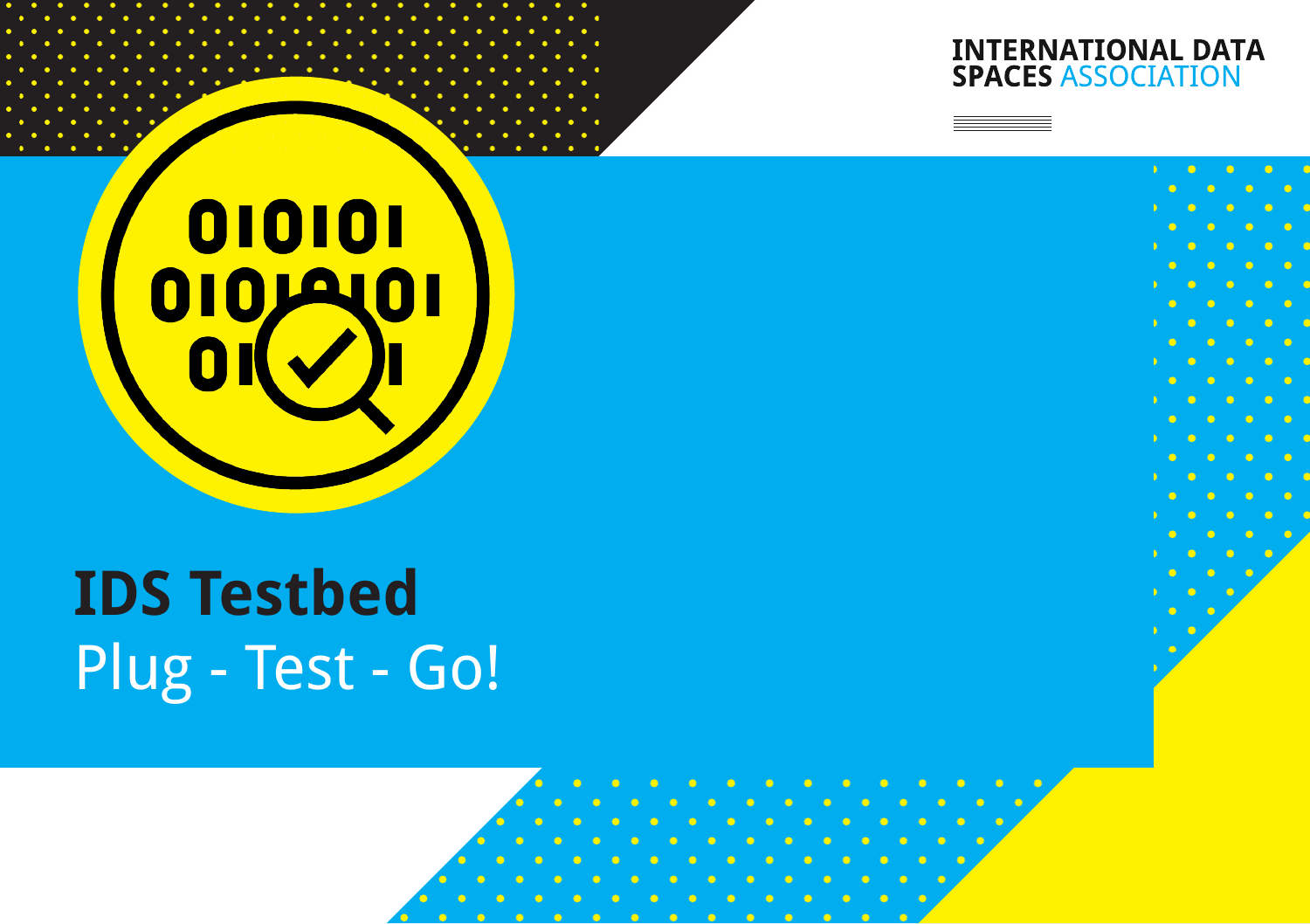

### **IDS Testbed:** Development and assessment tool for the IDS Standard

The communal goal of the International Data Spaces Association (IDSA) is to fully unleash the potential of the data economy through data sovereignty and data spaces. The IDS concepts, architecture and components form the standard for data sovereignty. In order to move from theory to practice and to achieve a large-scale adoption of IDS components, services and data spaces must be tested and ideally certified. The IDS Testbed is key in the support of the development process for IDS because it is a tool that can do both: supply a testing and assessment environment to support the development and certification processes. It is freely available to the data sharing community.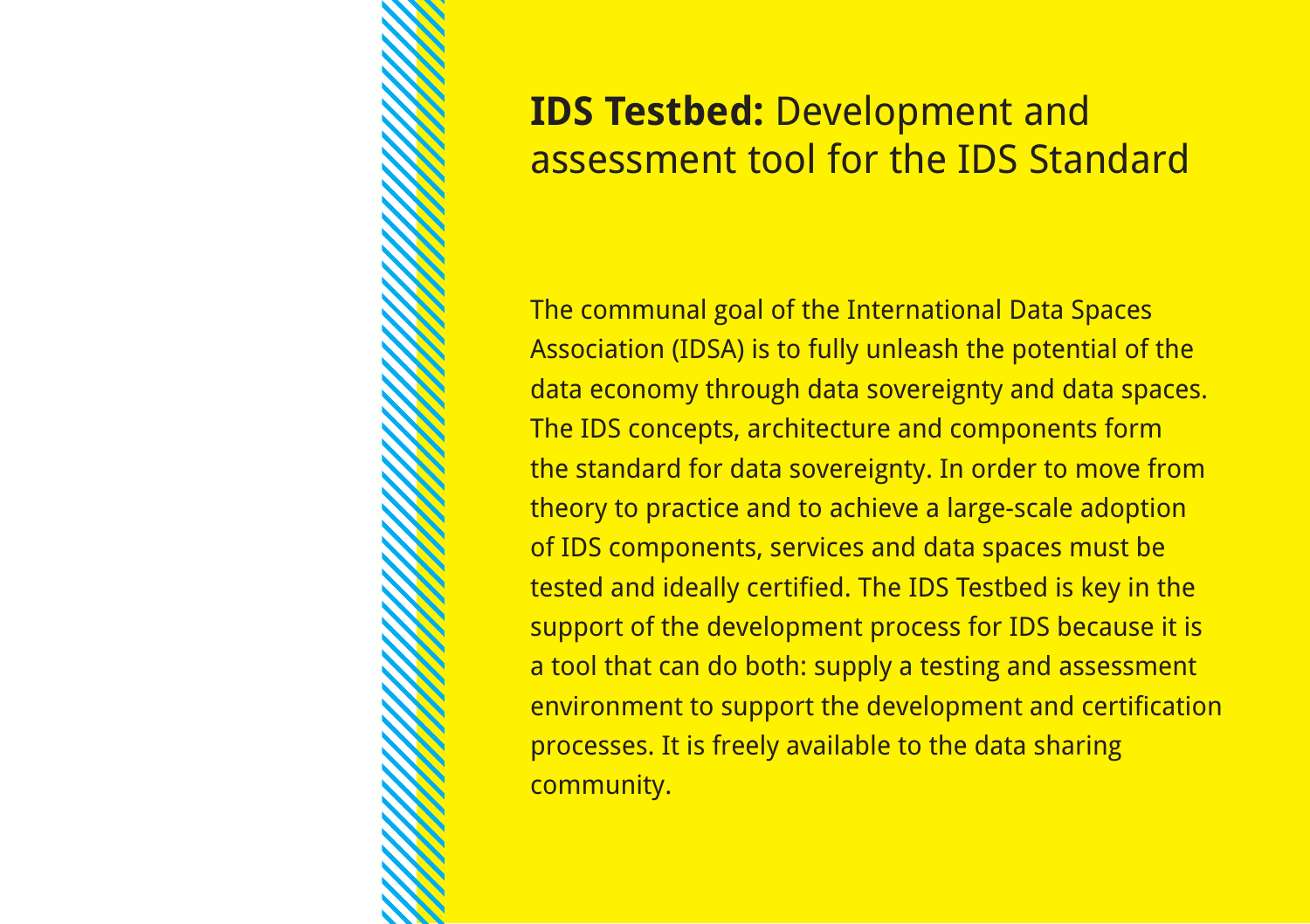### **What is the testbed?**



A publicly available digital testing environment containing the essential IDS infrastructure setup (CA, Daps, Meta Data Broker and connectors). The testbed will enable companies and organizations to develop IDS-compliant components and test them on their interoperability. It is also a preparatory tool for the IDS certification because it can provide a readiness assessment for components.

**IDS Connector Testbed V1.0** In this graph you see the minimal test setup for the IDS connector. To learn more about

[www.internationaldataspaces.org/testbed](https://internationaldataspaces.org/use/reference-testbed/)

updates and versions visit: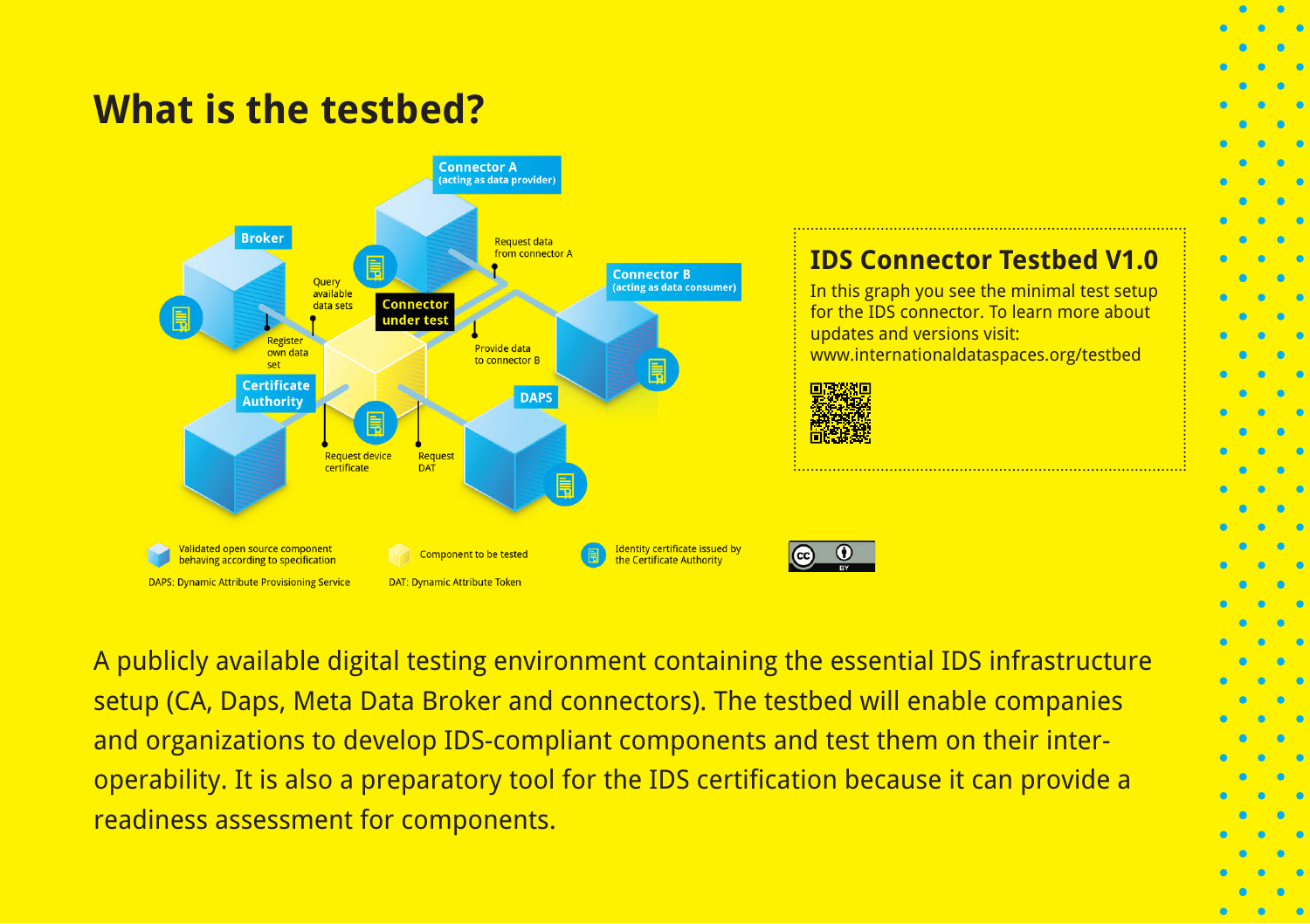### **What are the advan**tages of the **Testbed?**

<mark>component an</mark>d prepare you for ID<mark>S certification be</mark>cause it makes it possible to <mark>experience y</mark>our component beh<mark>avior in an IDS i</mark>nfrastructure. It is perfect to put <mark>your use c</mark>ase to the test and <mark>determine techni</mark>cal feasibility and possible limitati- $\mathcal{S}$ IBS. Concepts, architecture and components for  $\mathcal{S}$ assessment took for the Indian of IDS standards for a <mark>Any company or organ</mark>ization that has devel<mark>oped IDS compo</mark>nents can employ them in the testbed to check their interoperability and compliance with the IDS Standard. The Testbed is ideal to get a real-time overview of the readiness of your ons of technologies.

> standard for Data Sovereignty. In order to move from theory to practice and achieve a large-scale adoption of

#### IDS components, services and data spaces must be tested Where can I find the Testbed? The Test of the Test is one of the state of the keys in  $\mathbf{F}$

community.

[https://internationaldataspaces.org/use](https://internationaldataspaces.org/use/certification/)/certification <https://github.com/International-Data-Spaces-Association>